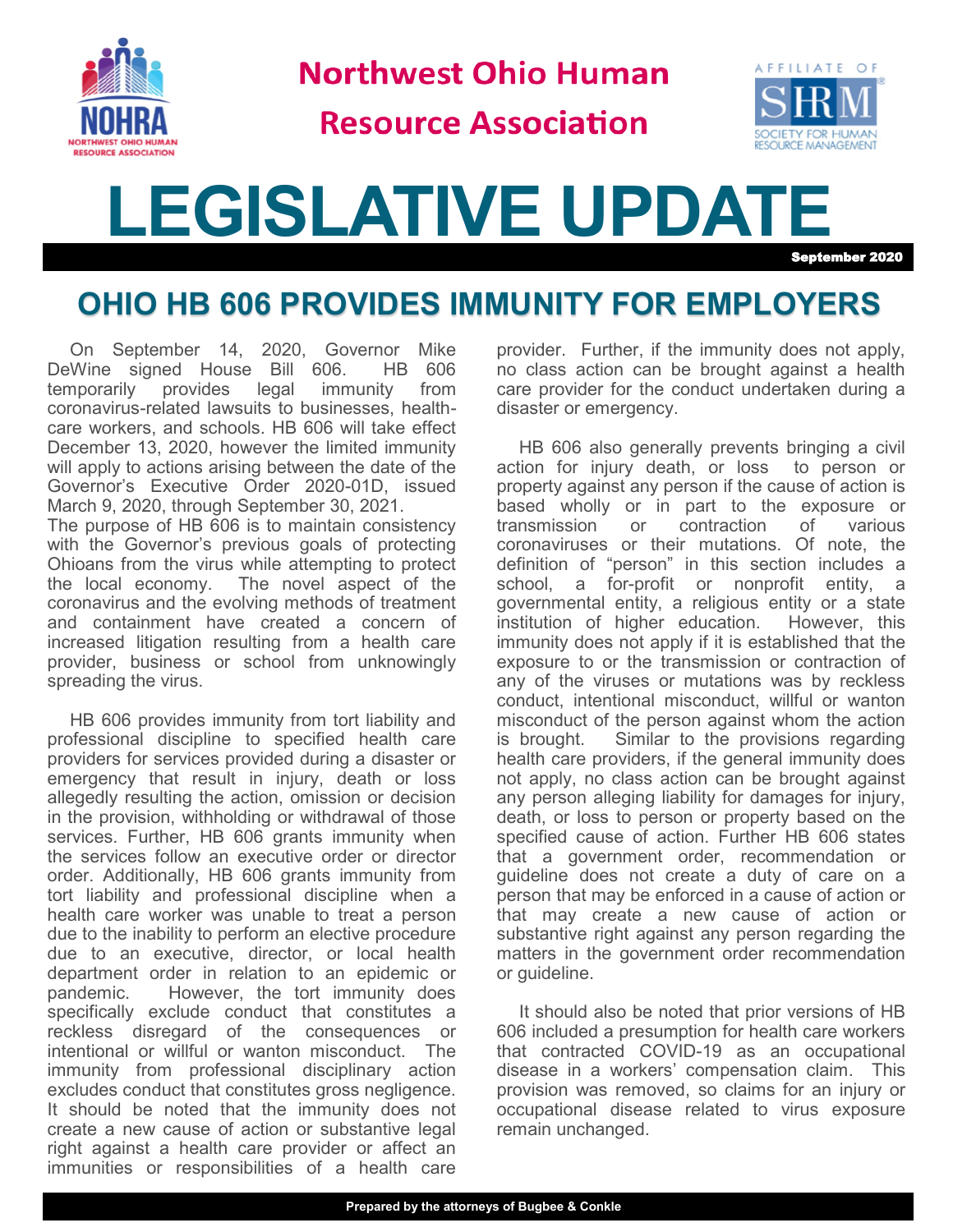care provider" includes doctors, nurses, nurse assistants, medical technicians, and

technicians who process test results to aid in diagnosis and treatment. Excluded from the definition of "health care provider" for

laboratory

#### **Department of Labor Issues Revised FFCRA Regulations**

On September 11, 2020, the Department of Labor (DOL) issued [revised](https://www.dol.gov/agencies/whd/pandemic/ffcra-questions)  [regulations](https://www.dol.gov/agencies/whd/pandemic/ffcra-questions) under the Families First Coronavirus Response Act (FFCRA). Generally, the FFCRA requires employers with fewer than 500 employees to provide paid sick leave and expanded Family Medical Leave Act



(FMLA) leave for certain COVID-19 reasons. The DOL revisions were a response to a **New York federal court** [decision](https://www.nysd.uscourts.gov/sites/default/files/2020-08/State%20of%20New%20York%20v.%20United%20States%20Department%20of%20Labor%20et%20al%2C%2020-cv-3020%20%28JPO%29.pdf) issued on August 3, 220, which held that several provisions of the Act were invalid. The revisions became effective on September 16, 2020, reaffirming with further explanation two provisions in the law and amended two other provisions. Specifically, the revised regulations:

- Reaffirmed that employees are NOT eligible for FFCRA leave if the employer has no work available.
- Narrowed the definition of "health care providers" whom employers may exclude from the leave provisions of the FFCRA.
- Clarified when employers can require employees to provide notice of the need for FFCRA leave with supporting documentation.
- Reaffirmed that intermittent leave must be approved by employer under the FFCRA.

The revised regulations reaffirm the DOL's original position that FFCRA leave is not available to employees when the employer has no work available for them. Therefore, even if the employee has an FFCRA qualifying reason for leave, the employee is not eligible if the employer has no work for the employee to perform. The revised regulations clarified that the employer must have a legitimate, non-discriminatory reason for unavailable work.

The New York federal court decision issued on August 3, 2020, found that the DOL's original definition of "health care provider" was overly broad because it covered employees whose roles had no causal relationship to health care services. Therefore, the revised regulations narrowed the definition and limited the exclusion of coverage to employees involved in the actual providing of medical care to essentially track the definition provided in 29 CFR 825.102. For example, under the revised regulations, the definition of "health

example are employees who do not themselves provide health care services such as computer professionals, building maintenance staff, human resource personnel, cooks and food service works, and records and billing employees.

The DOL made two changes regarding the timing of employee notice and documentation. The revisions now state that notice for expanded FMLA leave (i.e., leave for childcare reasons) must be provided "as soon as practicable", which normally means before the leave is taken. Similarly, supporting documentation of the need for FFCRA leave should be submitted "as soon as practicable". According to the DOL, this means at the same time as the employee gives notice.

Finally, the DOL revisions confirm that the employee must obtain the employer's permission in order to take "intermittent leave" under the expanded FMLA provisions. If the employer refuses to approve the request, the leave may not be taken intermittently.

#### **What are the takeaways for employers?**

- Employers should follow the revised regulations and confirm their leave policies accordingly.
- Employers should confirm that their leave request forms are consistent with the revised rules including the definition of health care provider.
- Employers previously treating their entire workforce as exempt under the "health care provider" exemption should review whether the revised definition now requires coverage for some employees.
- Further, employers should review their leave request forms to ensure they are consistent with the "as soon as practicable" language.
- Finally, because the DOL continues to refine its FFCRA guidance, employers should continue to monitor the DOL's website regularly.